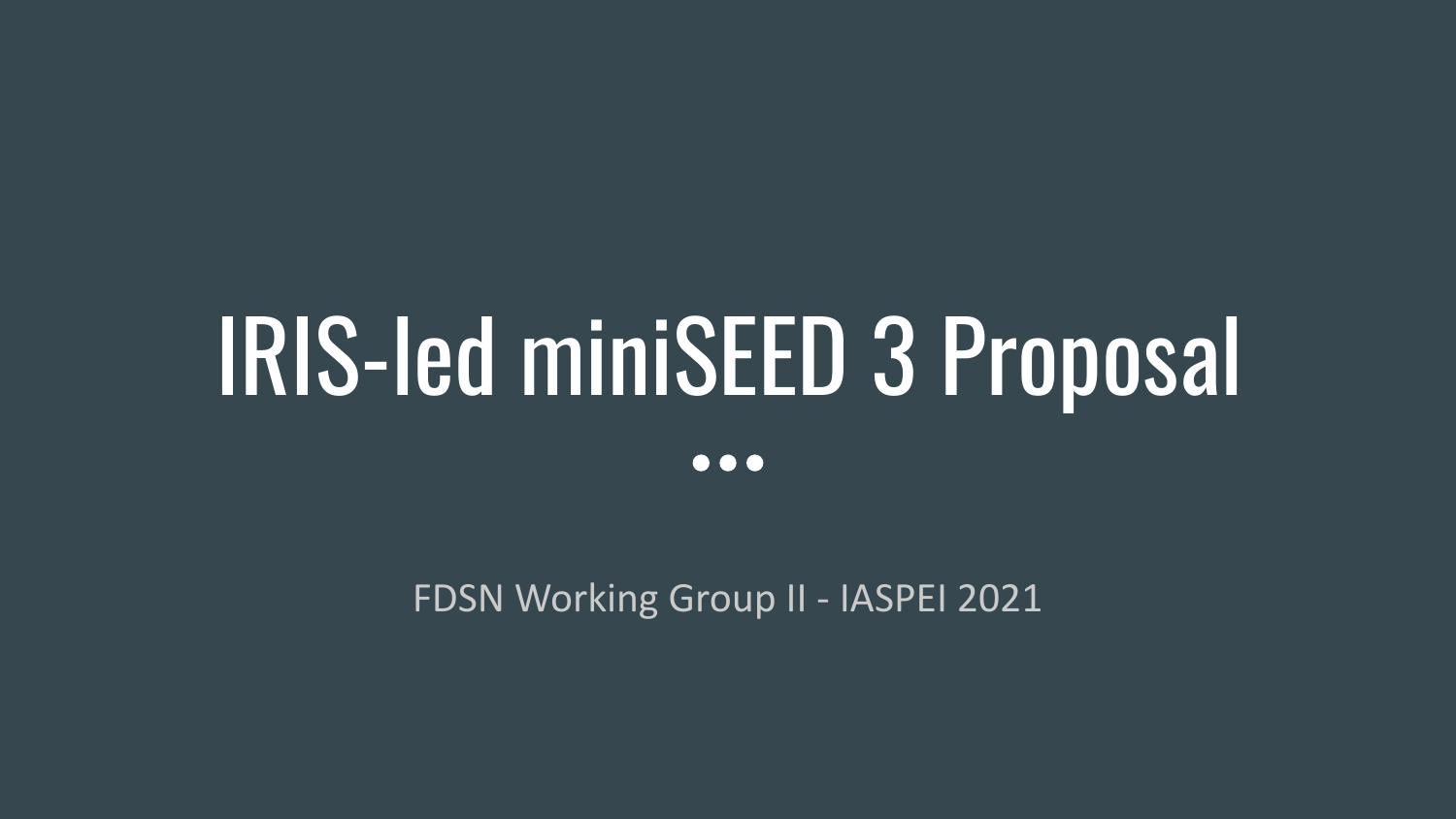#### **Overview**

 $\bigstar$  Specification is complete and in FDSN web format: <https://miniseed3.readthedocs.io/>

 $\bigstar$  All feedback incorporated. A direct descendent of the process, and resulting discussions, described here in 2017: <http://www.fdsn.org/message-center/thread/514/#m-882>

 $\bigstar$  Specification meets WG II requirements. Proposal phase of the FDSN's Framework for adoption completed in 2018: <http://www.fdsn.org/message-center/thread/527/#m-918>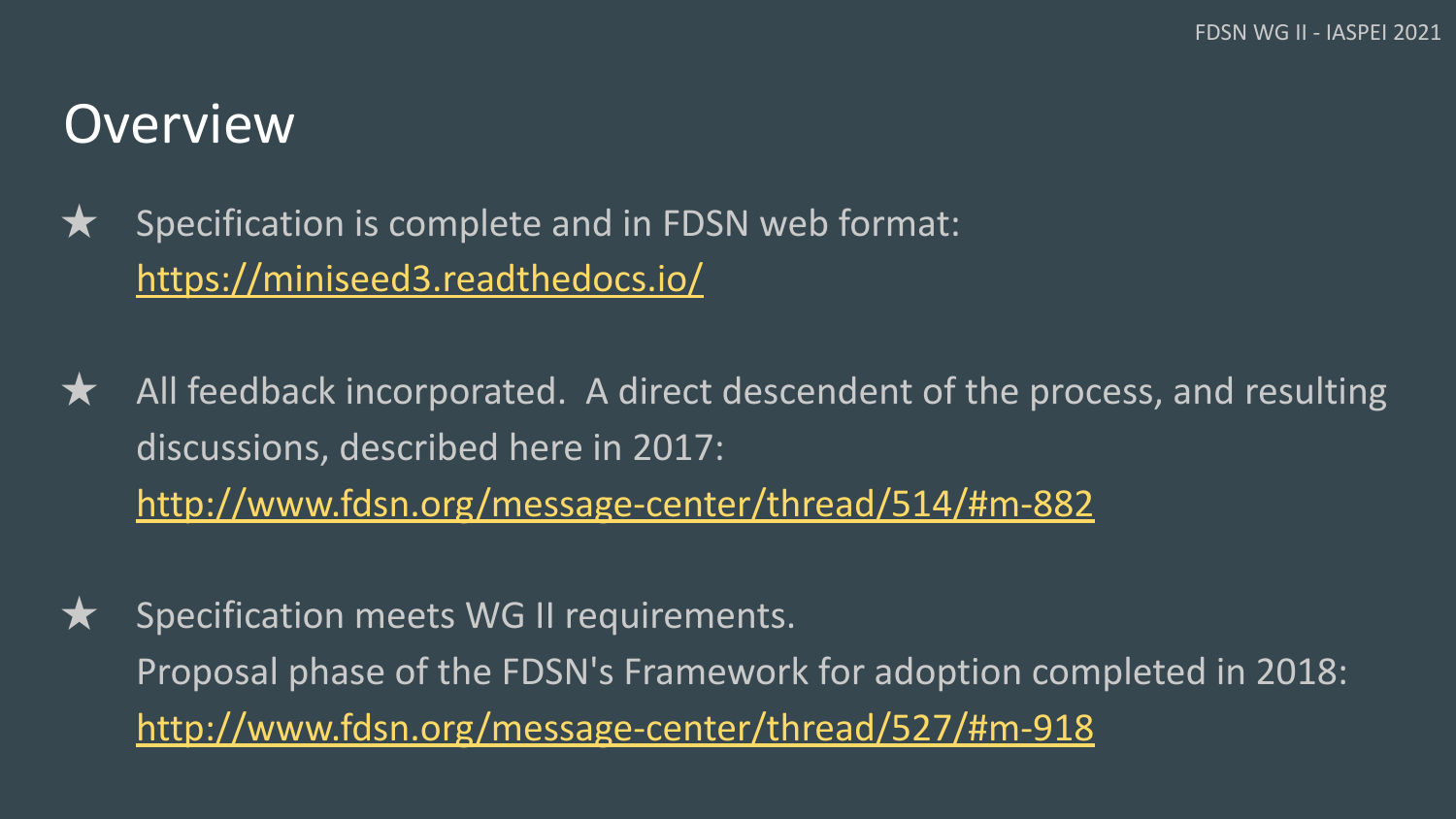#### FDSN WG II - IASPEI 2021

# Simplicity of design

- Reduced complexity from miniSEED 2
- Single custom data structure
	- Except compression

| Field          | Description                | <b>Type</b>        | Length         | Offset          | Content                    |
|----------------|----------------------------|--------------------|----------------|-----------------|----------------------------|
| 1              | Record header indicator    | <b>CHAR</b>        | $\overline{2}$ | $\Omega$        | ASCII 'MS'                 |
| $\overline{2}$ | Format version             | UINT8              | 1              | $\overline{2}$  | Value of 3                 |
| 3              | Flags                      | UINT8              | $\mathbf{1}$   | 3               |                            |
|                | Record start time          |                    |                |                 |                            |
| 4a             | Nanosecond (0 - 999999999) | UINT32             | $\overline{4}$ | $\overline{4}$  |                            |
| 4 <sub>b</sub> | Year (0-65535)             | UINT <sub>16</sub> | $\overline{2}$ | 8               |                            |
| 4 <sub>c</sub> | Day-of-year (1 - 366)      | UINT16             | $\overline{2}$ | 10              |                            |
| 4d             | Hour (0 - 23)              | UINT8              | $\mathbf{1}$   | 12              |                            |
| 4e             | Minute (0 - 59)            | UINT8              | 1              | 13              |                            |
| 4f             | Second (0 - 60)            | UINT8              | 1              | 14              |                            |
| 5              | Data payload encoding      | UINT8              | 1              | 15              | <b>Data Encodings</b>      |
| 6              | Sample rate/period         | FLOAT64            | 8              | 16              |                            |
| $\overline{7}$ | Number of samples          | UINT32             | $\overline{4}$ | 24              |                            |
| 8              | CRC of the record          | UINT32             | $\overline{4}$ | 28              |                            |
| 9              | Data publication version   | UINT8              | 1              | 32              |                            |
| 10             | Length of identifier       | UINT8              | 1              | 33              |                            |
| 11             | Length of extra headers    | UINT16             | $\overline{2}$ | 34              |                            |
| 12             | Length of data payload     | UINT32             | $\overline{4}$ | 36              |                            |
| 13             | Source identifier          | <b>CHAR</b>        | $\vee$         | 40              | URI identifier             |
| 14             | Extra header fields        | <b>JSON</b>        | V              | $40 + field 10$ |                            |
| 15             | Data payload               | encoded            | $\vee$         |                 | $40 + field 10 + field 11$ |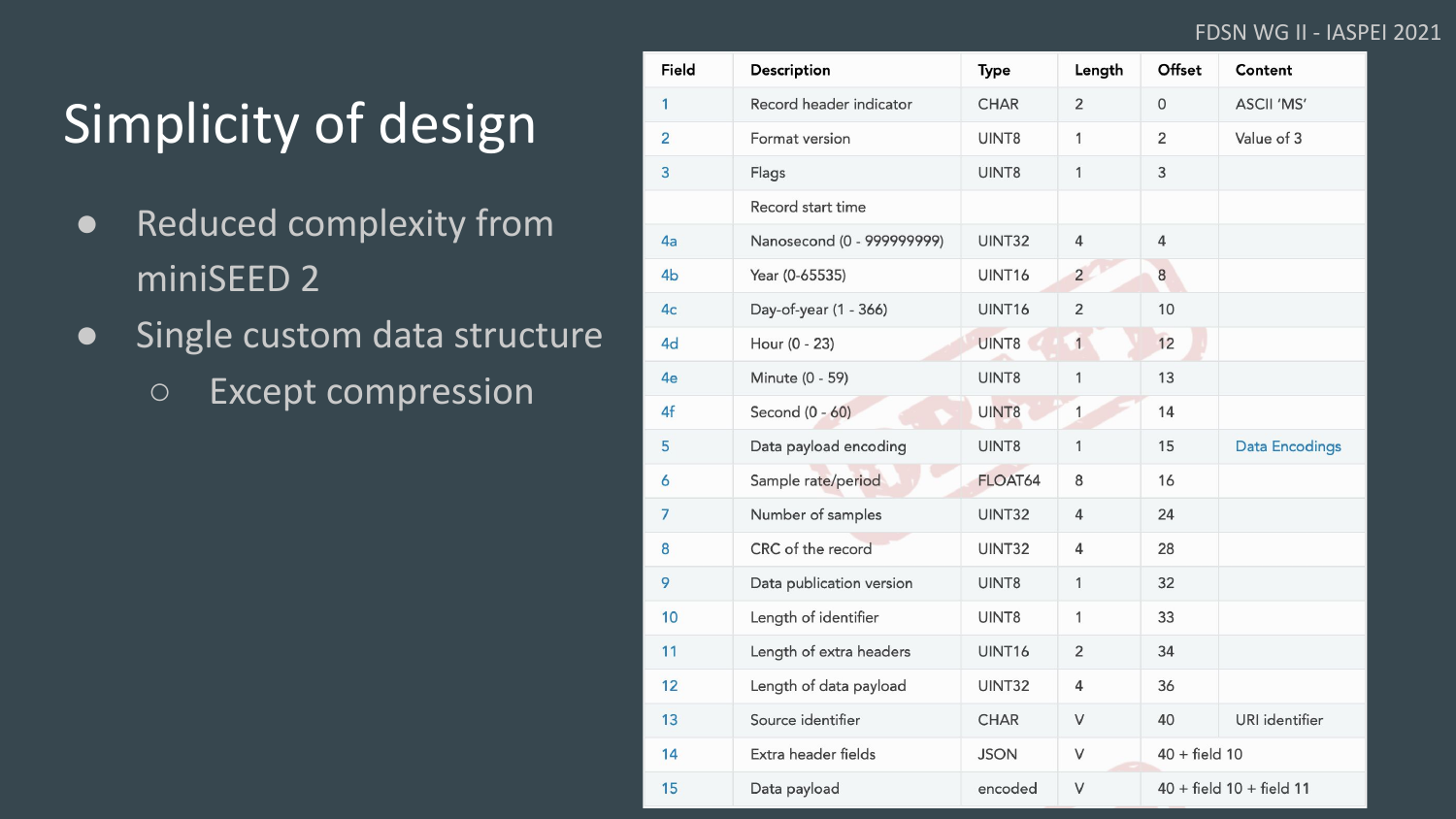#### Features: requirements and more

- URI source identifier, instead of SEED codes
	- FDSN Source Identifier
- Increase sample rate to 64-bit, notation for period (to retain resolution)
- Increase start time resolution to nanoseconds
- Variable record length
- Simplifications:
	- Critical details in fixed header, fixing historical expansion
	- Fixed byte order, header is little-endian, encodings are fixed
	- Drop legacy data encodings, reserve values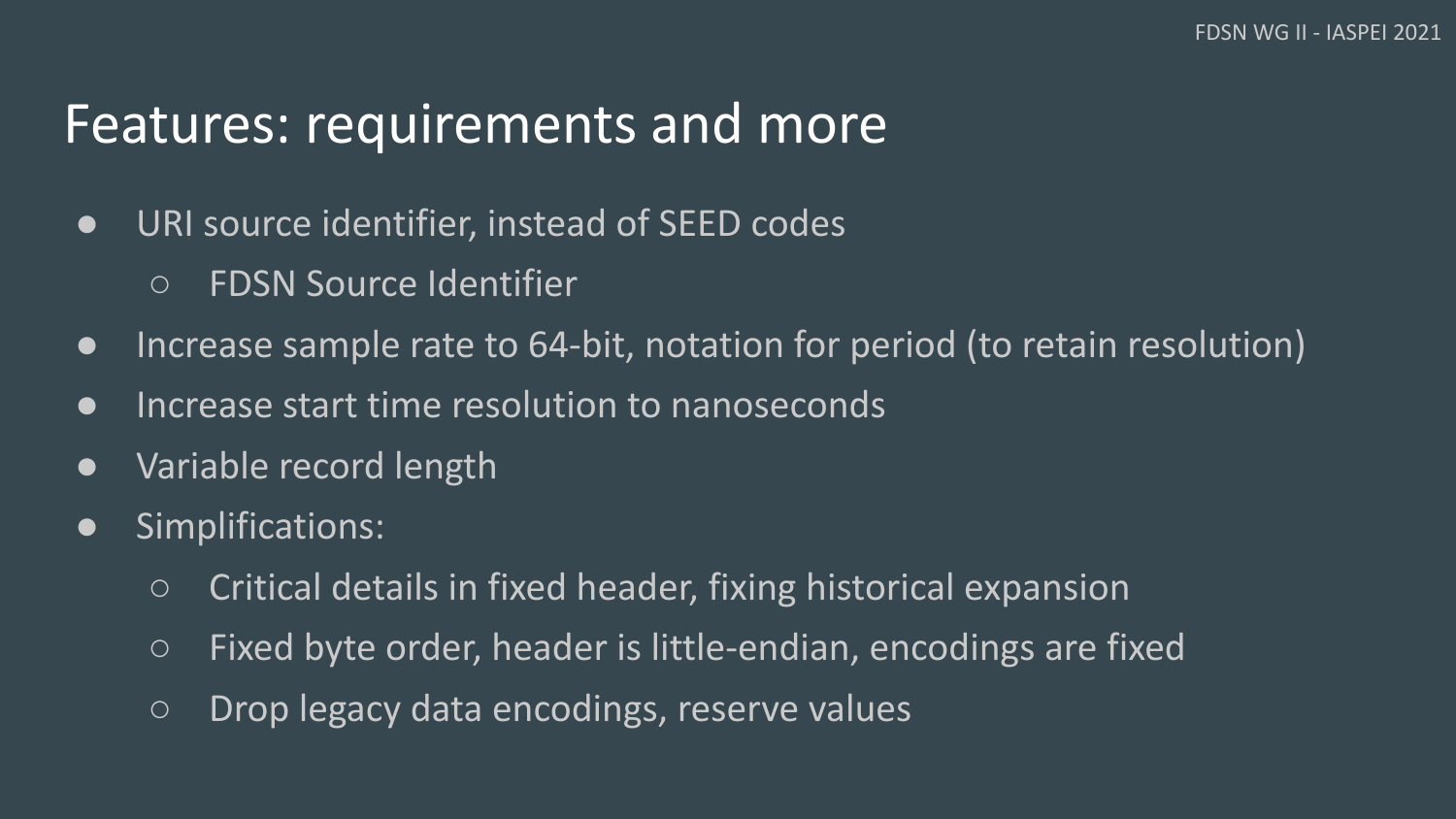#### Features: requirements and more

#### Additions:

- Format version
- Data publication version
- CRC field, allowing validation of data integrity at any point
- "Mass position off scale" flag
- "Recenter" (mass, gimbal) headers
- "ProvenanceURI" header

Optional headers in flexible, hierarchical key-value (JSON) structure:

- Specify a reserved set of extra headers defined by the FDSN, provide schema for validation
- Most previous flags and blockette contents defined in reserved extra headers
- Allow arbitrary headers to be included in a record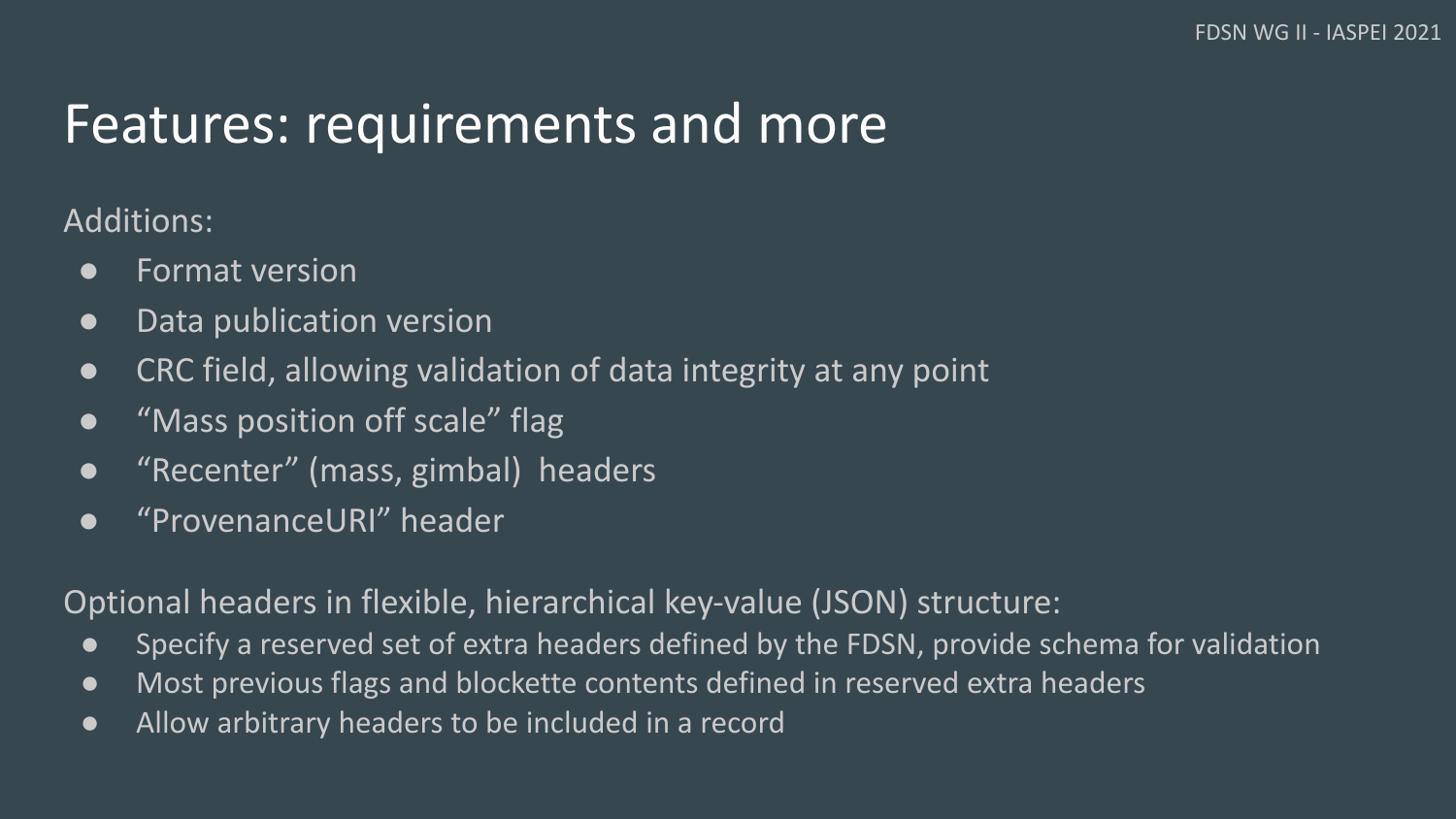## Forward compatibility

Near complete preservation of miniSEED 2.4 data. Information that is not retained:

Clock model specification per timing exception Blockettes 400 (Beam) & 405 (Beam Delay) Blockette 2000 (Opaque Data) *Opaque data encoding (mostly) replaces this functionality*

All other fields can be retained: **detailed mapping from version 2 -> 3 documented in specification** Legacy encodings require re-encoding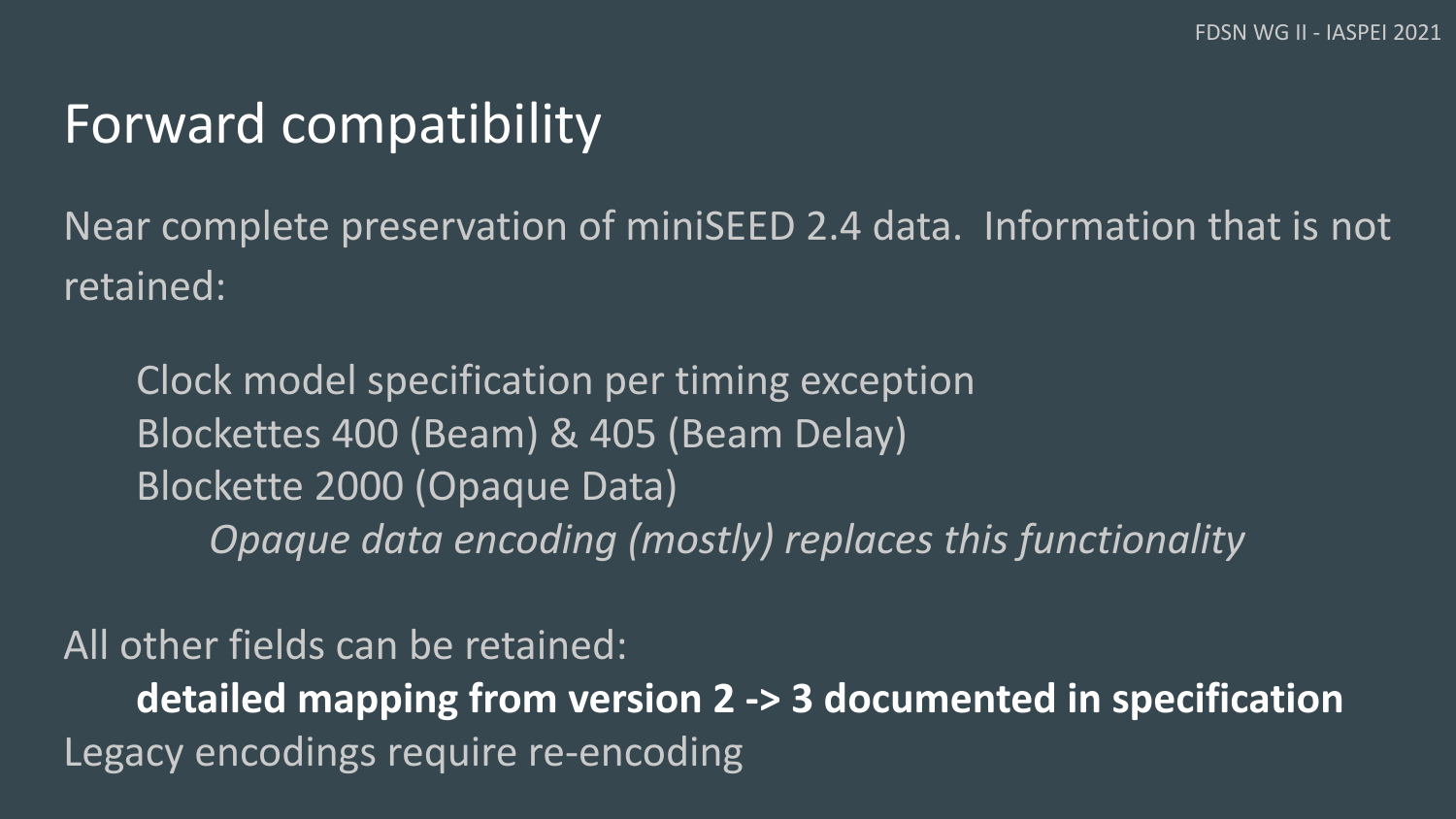# Implementation Highlights

- Reference data set available
- Library to read/write format in pre-release
- Converter available
- Validator available
- IRIS fdsnws-dataselect delivering NGF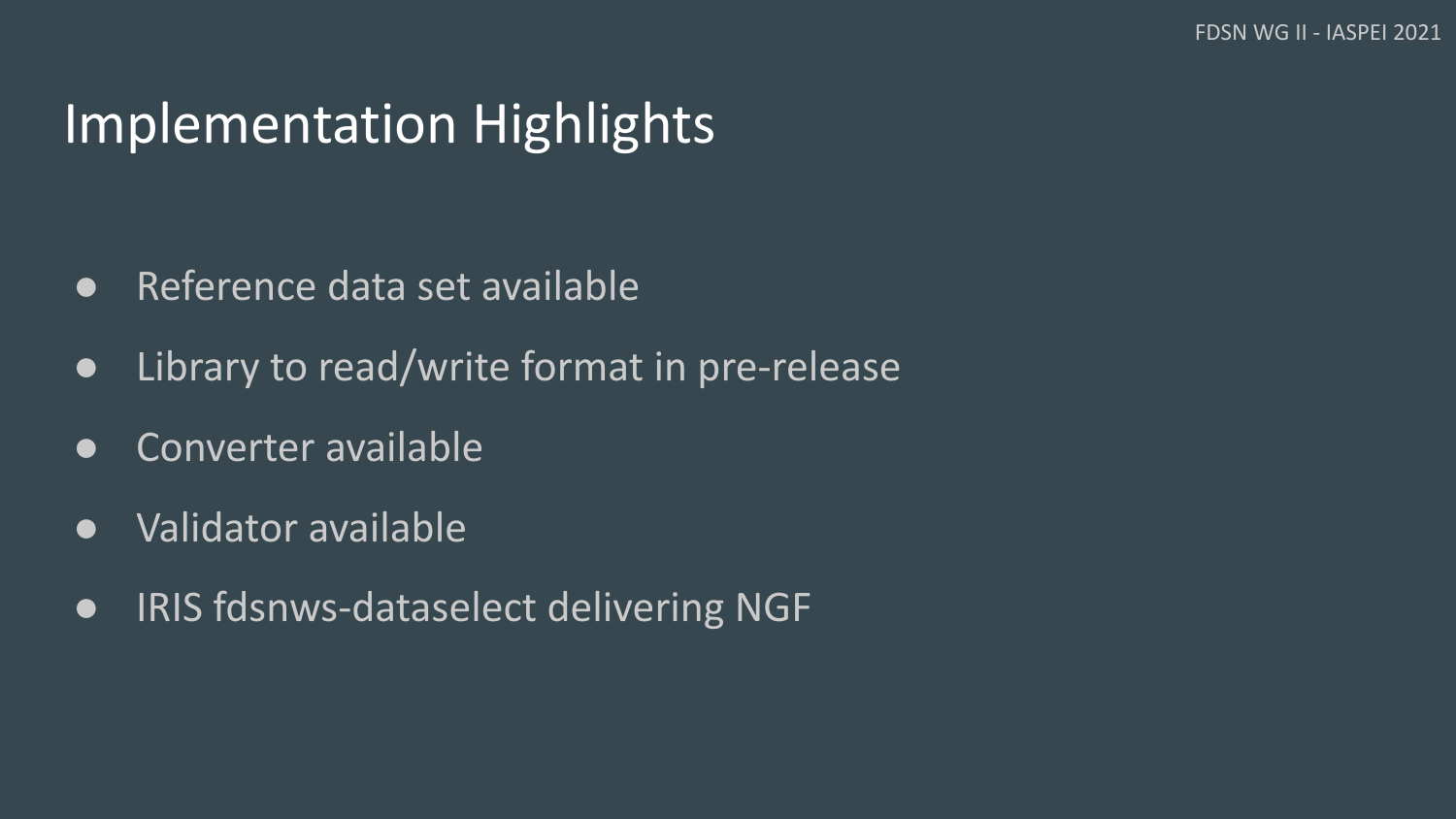# Reference data set

All time series in the reference set that contain series are the same expanding sinusoid signal.

| #              | <b>Description</b>                                             | Download                                                      |
|----------------|----------------------------------------------------------------|---------------------------------------------------------------|
| 1              | Text encoded as ASCII                                          | $\frac{1}{2}$ mseed $\frac{1}{2}$ JSON $\frac{1}{2}$ Text     |
| 2              | Event detection headers only, no data payload                  | $\frac{1}{2}$ mseed $3$ $\frac{1}{2}$ JSON $\frac{1}{2}$ Text |
| 3              | Sinusoid series encoded as 16-bit integers                     | $\frac{1}{2}$ mseed $\frac{1}{2}$ JSON $\frac{1}{2}$ Text     |
| $\overline{4}$ | Sinusoid series encoded as 32-bit integers                     | $\frac{1}{2}$ mseed $\frac{1}{2}$ JSON $\frac{1}{2}$ Text     |
| 5              | Sinusoid series encoded as 32-bit IEEE float                   | $\star$ mseed 3 $\star$ JSON $\star$ Text                     |
| 6              | Sinusoid series encoded as 64-bit IEEE float                   | $\frac{1}{2}$ mseed 3 $\frac{1}{2}$ JSON $\frac{1}{2}$ Text   |
| $\overline{7}$ | Sinusoid series encoded as Steim-1 compressed integers         | $\frac{1}{2}$ mseed 3 $\frac{1}{2}$ JSON $\frac{1}{2}$ Text   |
| 8              | Sinusoid series encoded as Steim-2 compressed integers         | $\star$ mseed 3 $\star$ JSON $\star$ Text                     |
| 9              | Series with time quality, correction, event detections headers | $\frac{1}{2}$ mseed 3 $\frac{1}{2}$ JSON $\frac{1}{2}$ Text   |
| 10             | Series with some FDSN and non-FDSN extra headers               | $\star$ mseed 3 $\star$ JSON $\star$ Text                     |
| 11             | Series with all FDSN extra headers (unrealistic)               | $\frac{1}{2}$ mseed $\frac{1}{2}$ JSON $\frac{1}{2}$ Text     |

Useful for software development validation and illustrative examples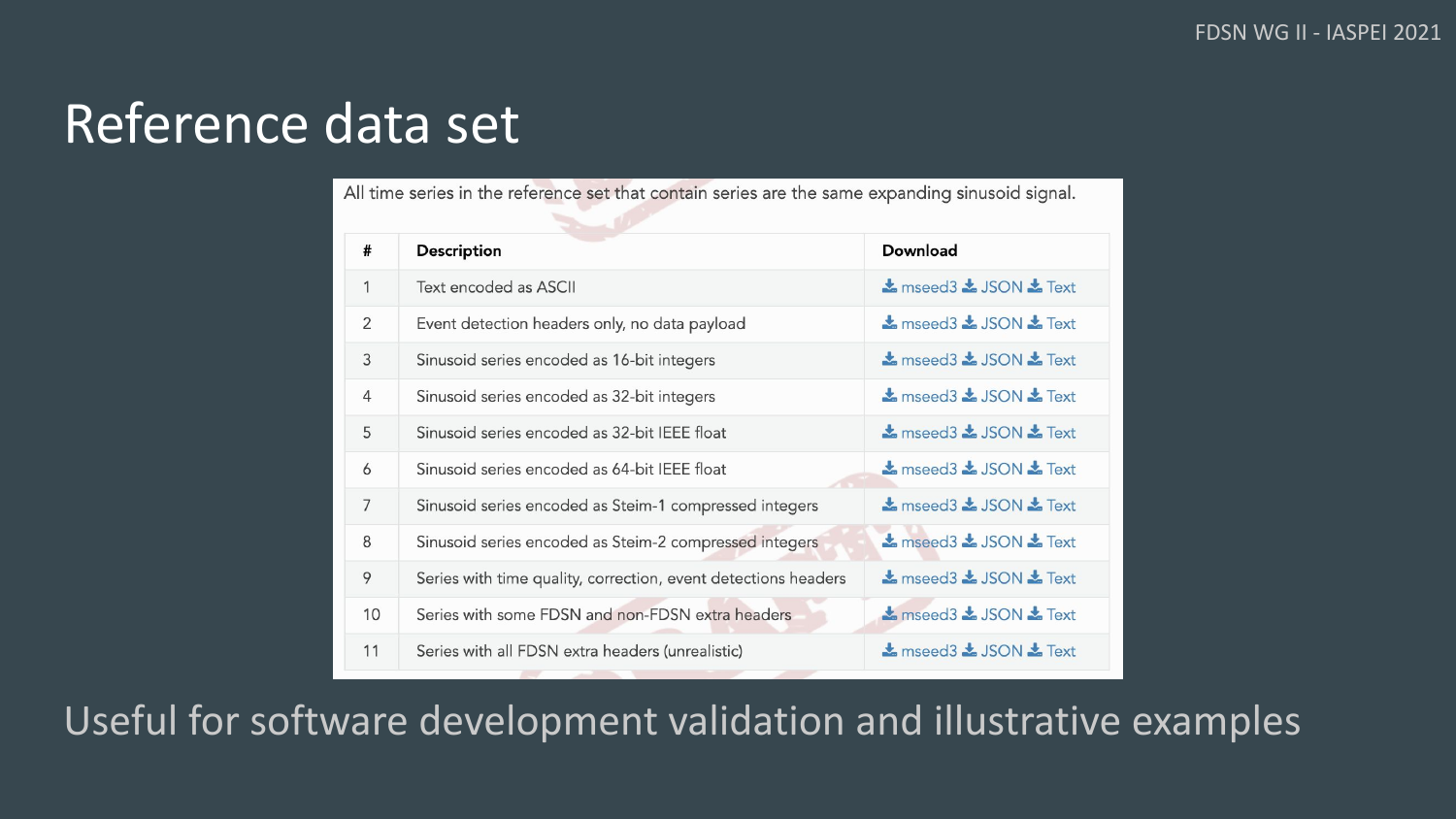# Pre-release of **libmseed** is ready

● Available in github:

<https://github.com/iris-edu/libmseed>

- Full read and write support for miniSEED 2 and this specification
- Mapping from quality code to data publication version:

 $O$  R -> 1, D -> 2, Q -> 3, M -> 4

● Not a drop-in replacement, but ease of porting was a focus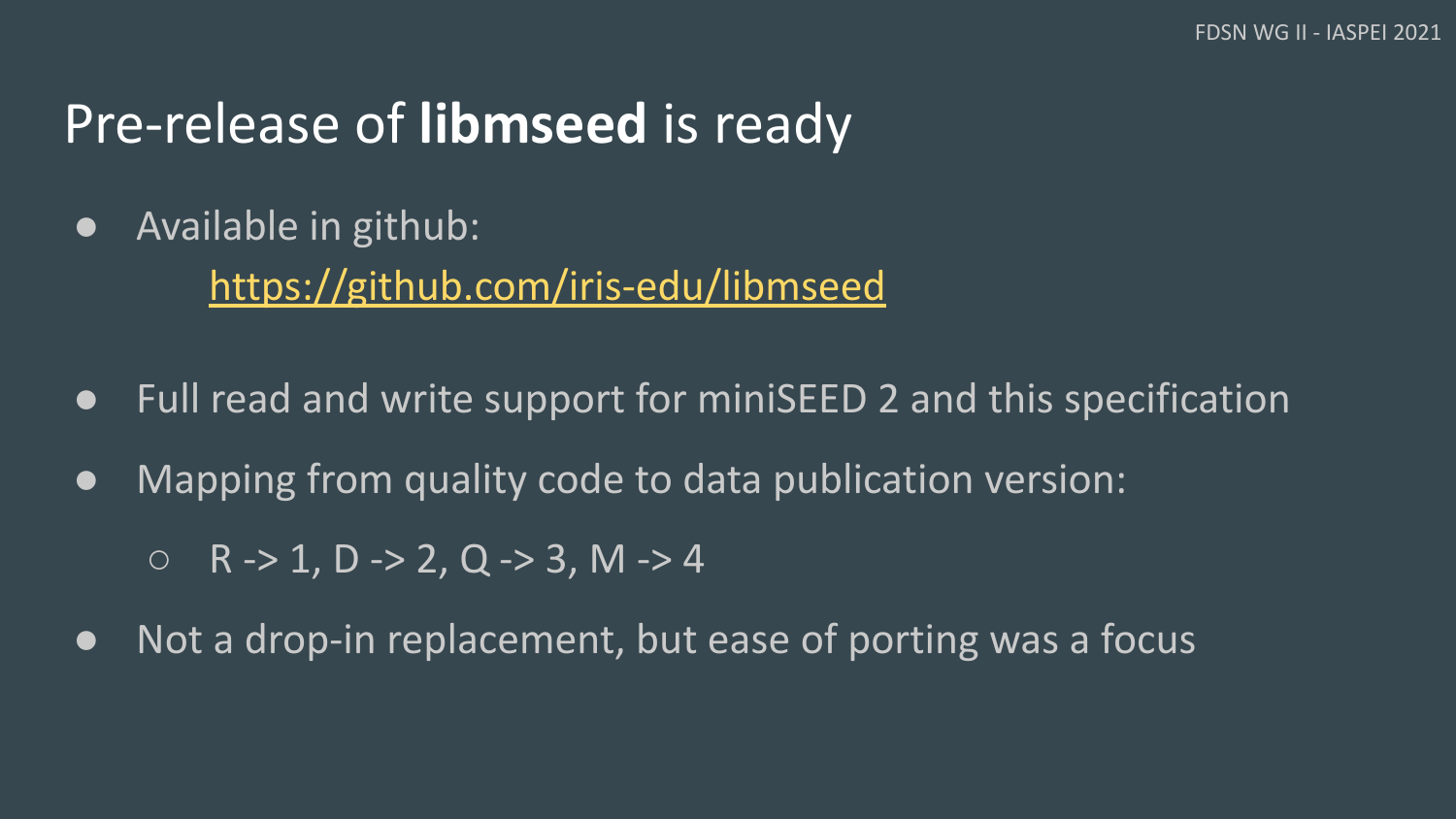#### Converter available

#### **mseedconvert**:

#### <https://github.com/iris-edu/mseedconvert>

By default converts version 2 -> 3, can also convert 3 -> 2 when possible Designed for efficient and flexible use, avoiding re-encoding when necessary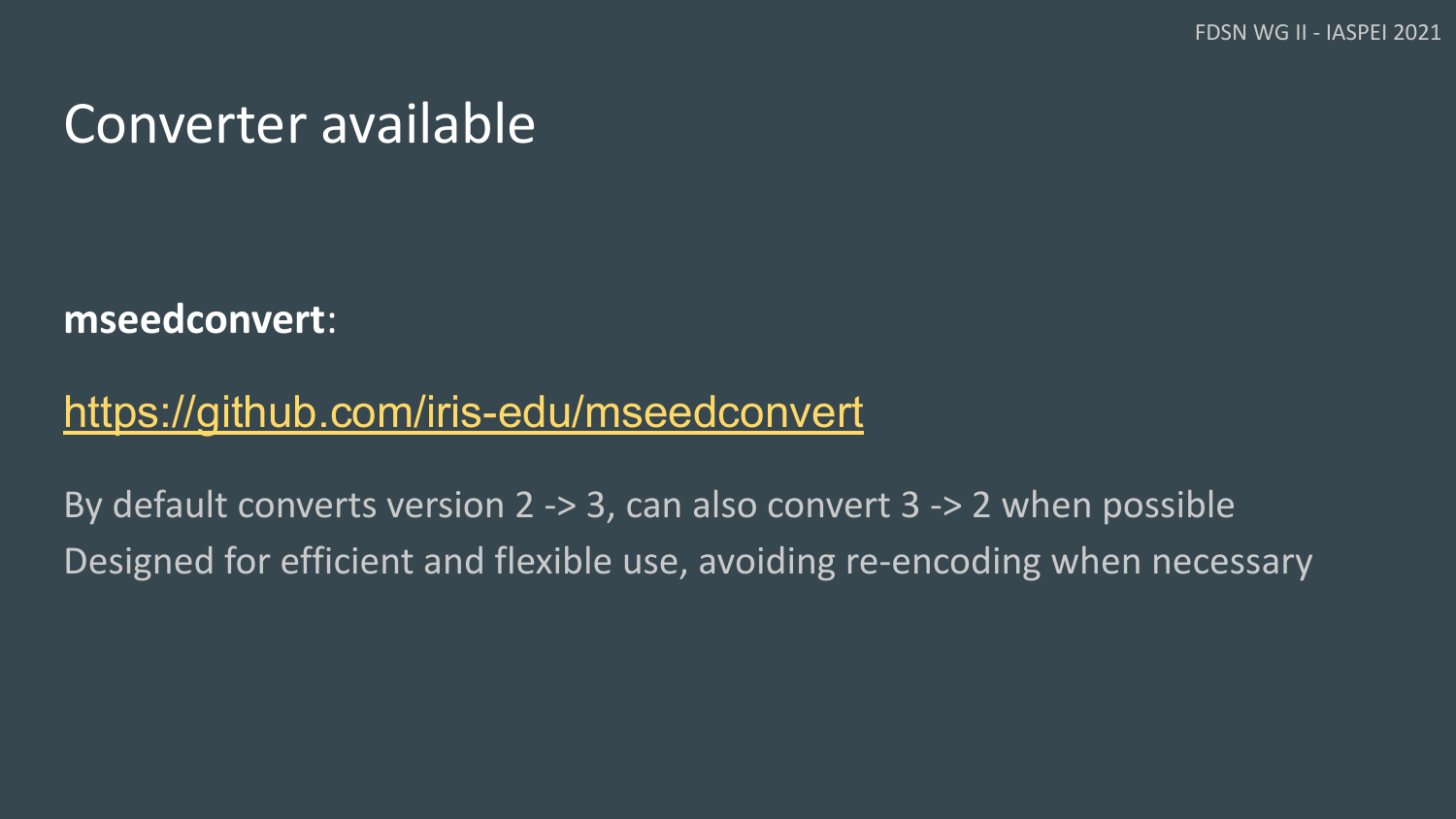#### Format validator available

**mseed3-validator**:

#### <https://github.com/iris-edu/mseed3-utils>

Includes extra header validation using JSON Schema

Project also includes **mseed2json** and **mseed2text**, used to build reference data set.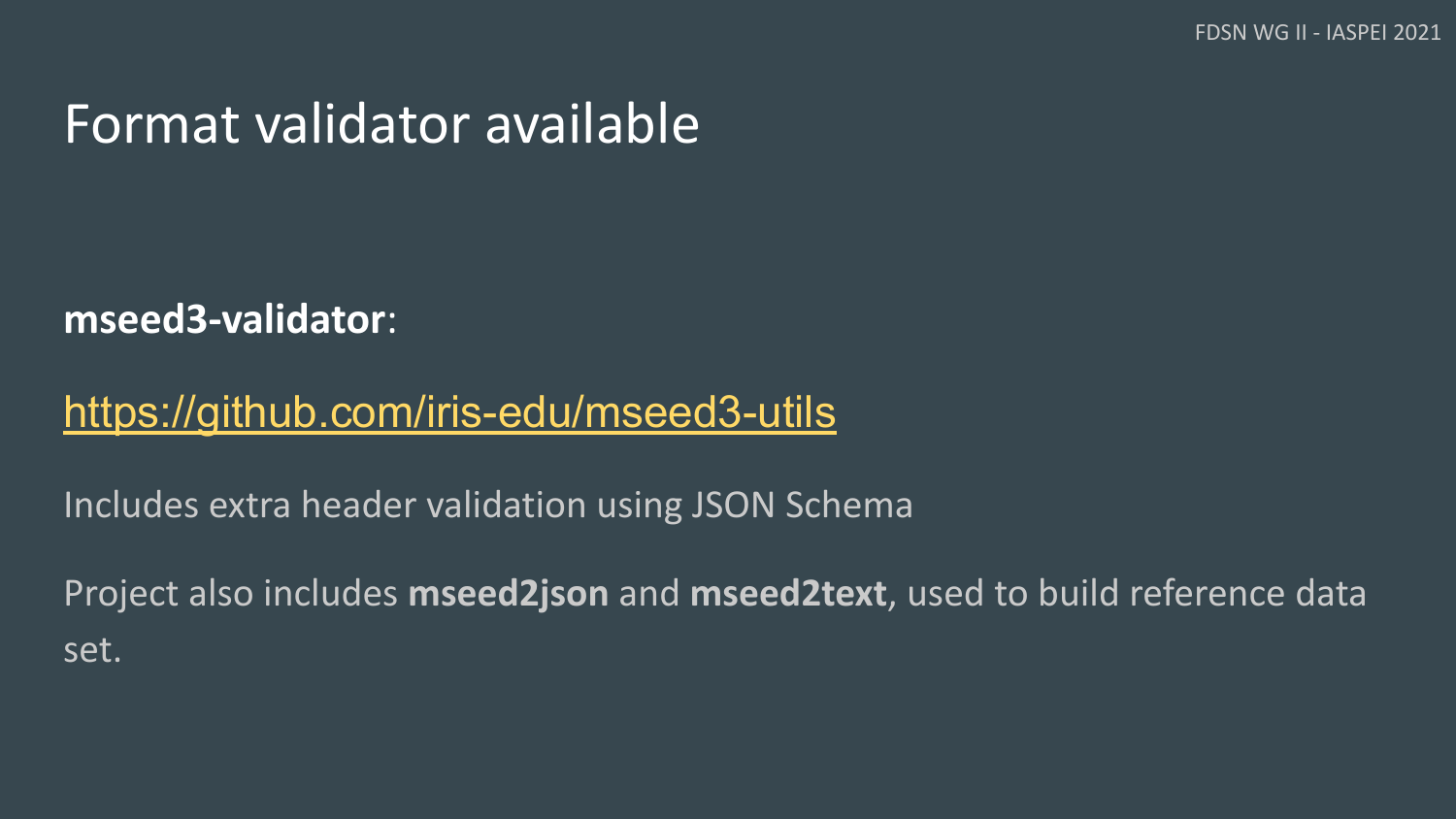#### IRIS fdsnws-dataselect delivering NGF

#### The DMC's fdsnws-dataselect service can deliver the new format when *format=miniseed3*

Data is converted on the fly, if needed.